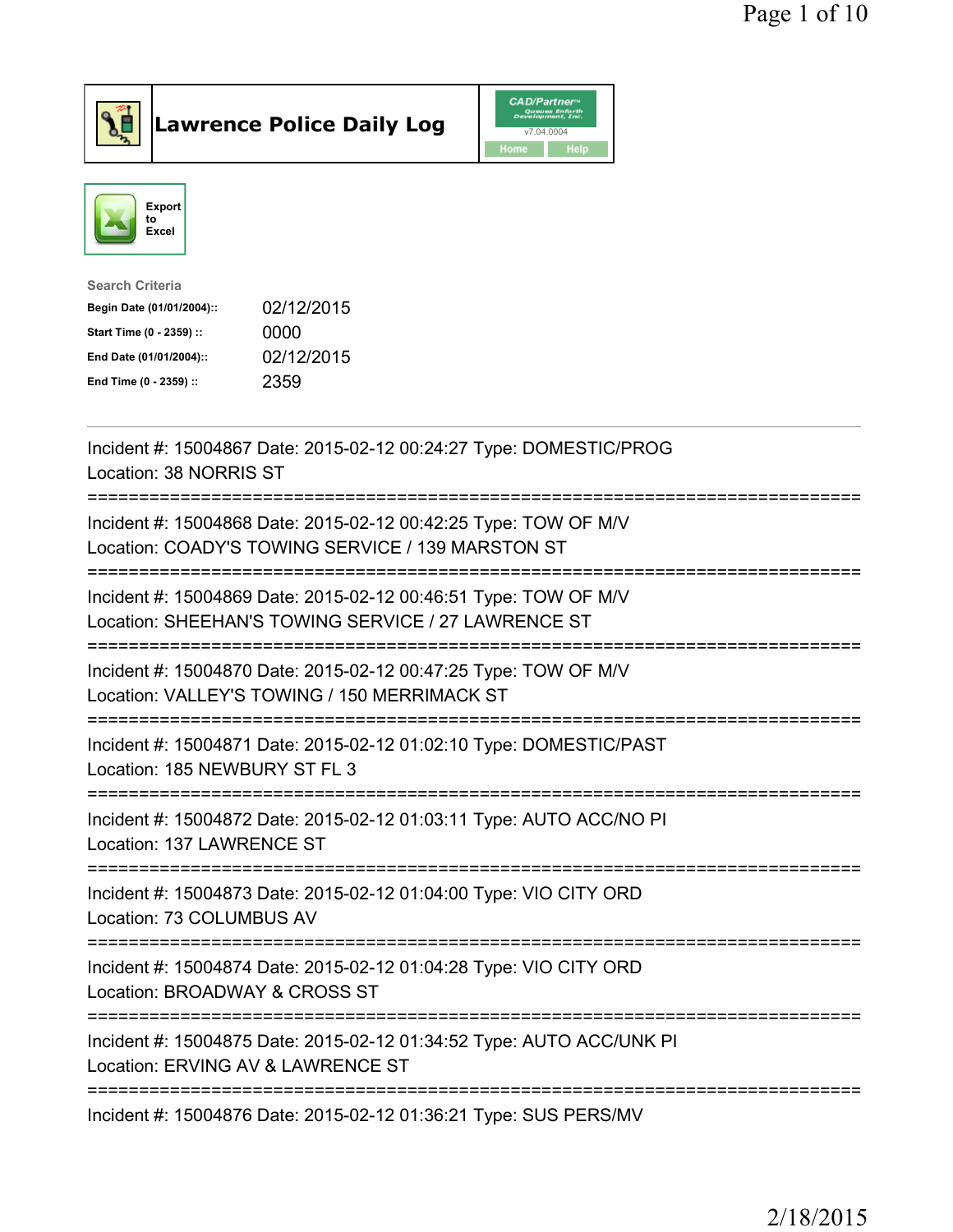Location: 157 SALEM ST =========================================================================== Incident #: 15004877 Date: 2015-02-12 01:53:57 Type: M/V STOP Location: FALLS BRIDGE =========================================================================== Incident #: 15004878 Date: 2015-02-12 01:56:51 Type: ALARMS Location: COMMONWEALTH CHEVY / 155 MARSTON ST =========================================================================== Incident #: 15004879 Date: 2015-02-12 02:18:11 Type: M/V STOP Location: HAVERHILL ST & LAWRENCE ST =========================================================================== Incident #: 15004880 Date: 2015-02-12 02:23:59 Type: M/V STOP Location: LAWRENCE ST & TRENTON ST =========================================================================== Incident #: 15004881 Date: 2015-02-12 03:05:52 Type: UNWANTEDGUEST Location: 185 NEWBURY ST FL 3 =========================================================================== Incident #: 15004882 Date: 2015-02-12 03:34:42 Type: STOL/MV/PAS Location: 50 TEXAS AV =========================================================================== Incident #: 15004883 Date: 2015-02-12 04:57:16 Type: ALARMS Location: CARRIBBEAN BAKERY / 205 BROADWAY =========================================================================== Incident #: 15004884 Date: 2015-02-12 05:16:49 Type: SUS PERS/MV Location: 215 MARKET ST =========================================================================== Incident #: 15004885 Date: 2015-02-12 06:14:27 Type: ALARM/BURG Location: LAWRENCE FLEA MARKET / 468 CANAL ST =========================================================================== Incident #: 15004886 Date: 2015-02-12 06:17:46 Type: ALARM/BURG Location: COMMUNITY DAY CARE / 11 BALLARD WY =========================================================================== Incident #: 15004887 Date: 2015-02-12 07:05:13 Type: ALARMS Location: CITY HALL / 200 COMMON ST =========================================================================== Incident #: 15004888 Date: 2015-02-12 07:05:59 Type: ALARMS Location: COMMUNITY DAYCARE / 190 HAMPSHIRE ST =========================================================================== Incident #: 15004889 Date: 2015-02-12 07:06:46 Type: ALARMS Location: TD BANKNORTH MA / 450 ESSEX ST =========================================================================== Incident #: 15004891 Date: 2015-02-12 07:09:12 Type: M/V STOP Location: JACKSON ST & OAK ST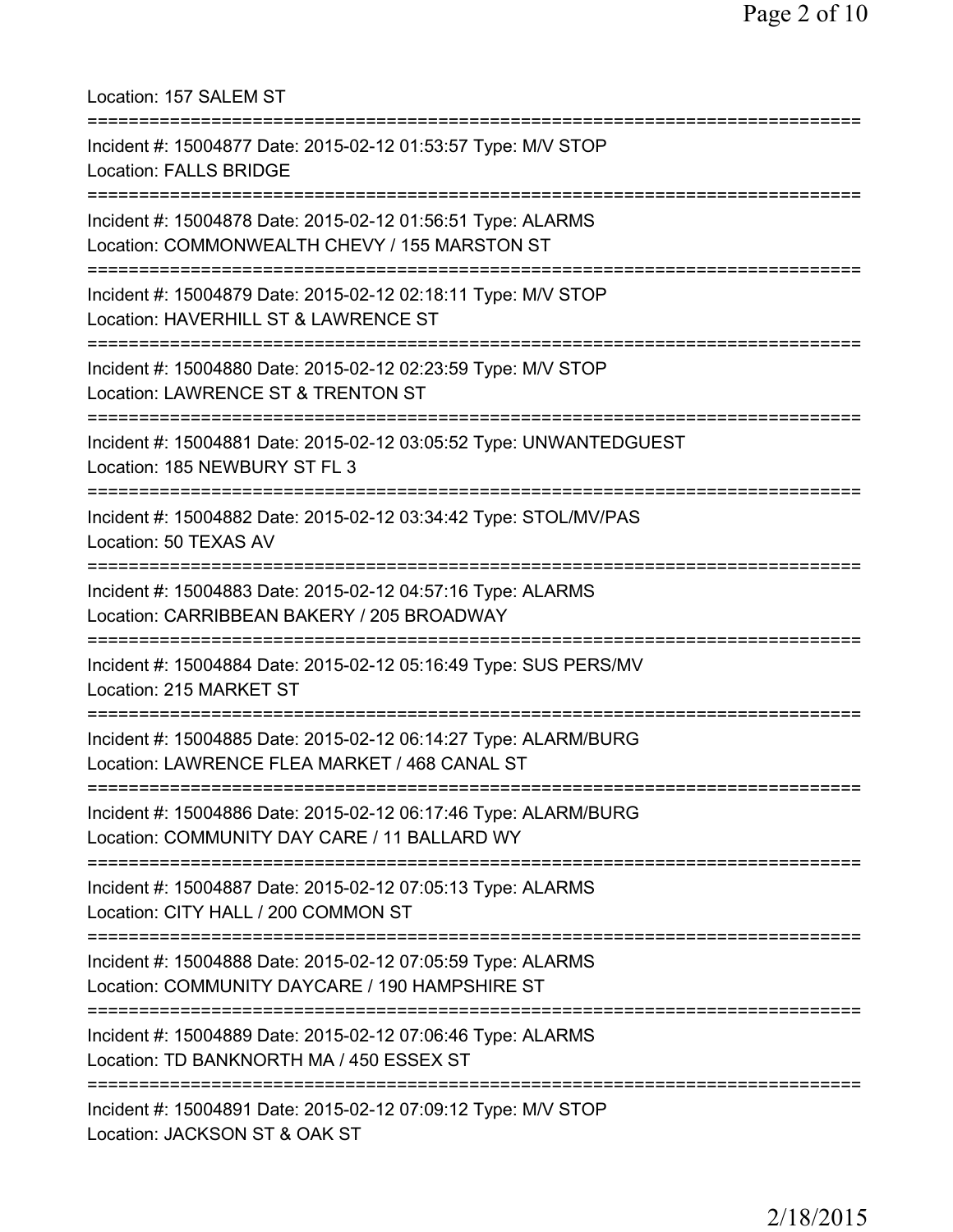| Incident #: 15004890 Date: 2015-02-12 07:12:39 Type: GENERAL SERV<br>Location: LPD POWER OUTAGE / 90 LOWELL ST                              |
|---------------------------------------------------------------------------------------------------------------------------------------------|
| Incident #: 15004892 Date: 2015-02-12 07:26:27 Type: MV/BLOCKING<br>Location: 316 LAWRENCE ST                                               |
| Incident #: 15004893 Date: 2015-02-12 07:32:41 Type: TRANSPORT<br>Location: LPD / 90 LOWELL ST                                              |
| Incident #: 15004894 Date: 2015-02-12 07:38:23 Type: EXTRA SURVEIL<br>Location: BROADWAY & ESSEX ST                                         |
| Incident #: 15004895 Date: 2015-02-12 07:45:49 Type: EXTRA SURVEIL<br>Location: HAVERHILL ST & LAWRENCE ST                                  |
| ===============================<br>Incident #: 15004897 Date: 2015-02-12 07:47:17 Type: AUTO ACC/UNK PI<br>Location: ESSEX ST & FRANKLIN ST |
| ============================<br>Incident #: 15004896 Date: 2015-02-12 07:47:35 Type: AUTO ACC/NO PI<br>Location: ESSEX ST & HAMPSHIRE ST    |
| Incident #: 15004898 Date: 2015-02-12 07:49:31 Type: EXTRA SURVEIL<br><b>Location: CENTRAL BRIDGE</b>                                       |
| Incident #: 15004899 Date: 2015-02-12 08:09:31 Type: ALARM/BURG<br>Location: 264 ESSEX ST                                                   |
| Incident #: 15004900 Date: 2015-02-12 08:20:00 Type: BANK ESCORT<br>Location: BANK OF BOSTON / 257 ESSEX ST                                 |
| ==========================<br>Incident #: 15004901 Date: 2015-02-12 08:21:52 Type: ALARMS<br>Location: 599 CANAL ST                         |
| Incident #: 15004902 Date: 2015-02-12 08:22:45 Type: ALARMS<br>Location: 71 DUCKETT AV                                                      |
| Incident #: 15004903 Date: 2015-02-12 08:53:30 Type: HIT & RUN M/V<br>Location: HAVERHILL ST & MAY ST                                       |
| Incident #: 15004904 Date: 2015-02-12 09:07:15 Type: ALARM/BURG<br>Location: 468 N CANAL ST                                                 |
|                                                                                                                                             |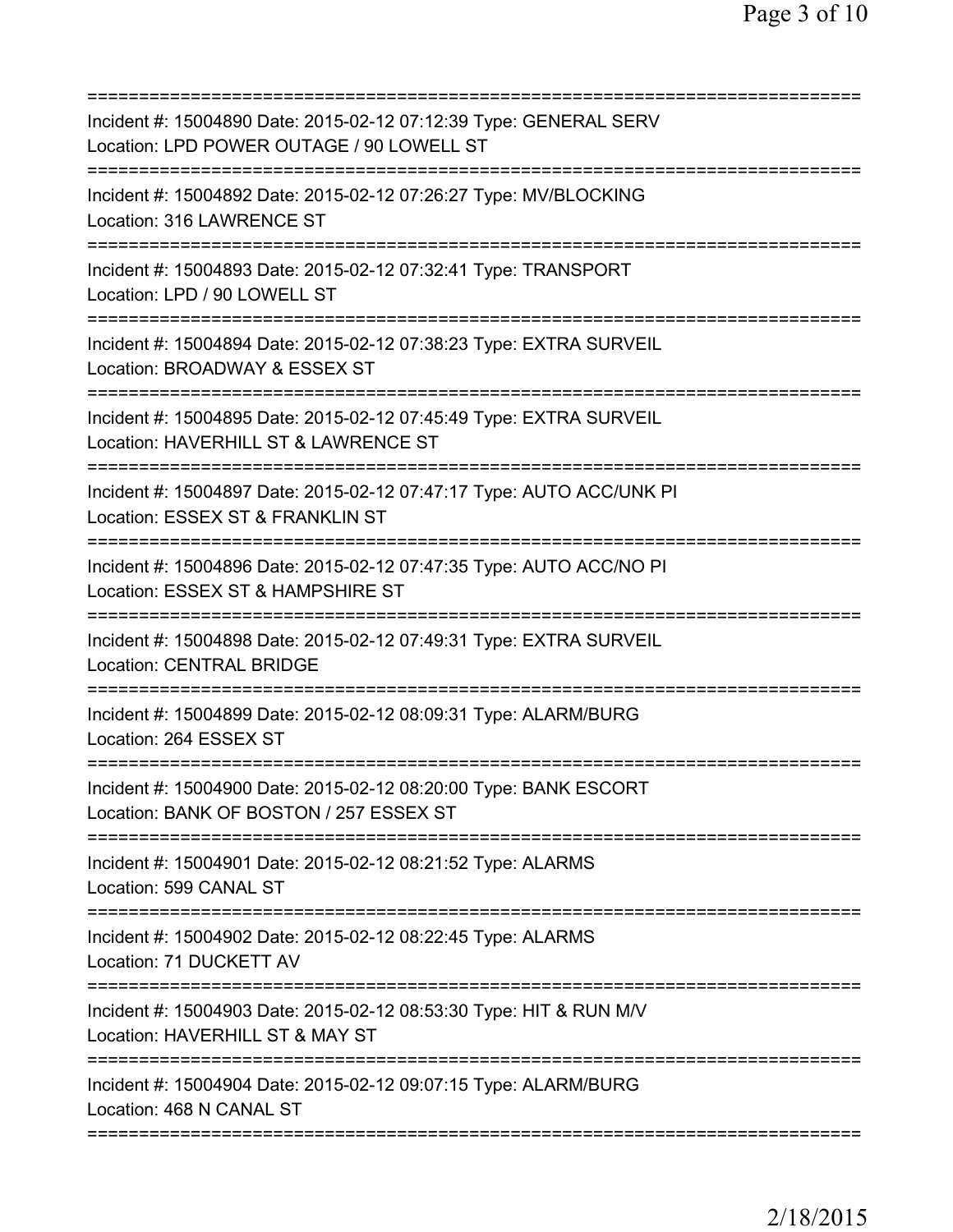| Incident #: 15004905 Date: 2015-02-12 09:13:22 Type: MAL DAMAGE<br>Location: BROADWAY & WHITMAN ST                                                                  |
|---------------------------------------------------------------------------------------------------------------------------------------------------------------------|
| Incident #: 15004906 Date: 2015-02-12 09:20:08 Type: HIT & RUN M/V<br>Location: 380 HAMPSHIRE ST                                                                    |
| Incident #: 15004907 Date: 2015-02-12 09:28:25 Type: INVEST CONT<br>Location: 270 E HAVERHILL ST                                                                    |
| Incident #: 15004908 Date: 2015-02-12 09:32:44 Type: CK WELL BEING<br>Location: FROSTY MUG / 275 MERRIMACK ST                                                       |
| Incident #: 15004909 Date: 2015-02-12 09:33:33 Type: TOW OF M/V<br>Location: 560 BROADWAY                                                                           |
| Incident #: 15004910 Date: 2015-02-12 09:41:27 Type: TOW OF M/V<br>Location: 51 CROSS ST                                                                            |
| Incident #: 15004911 Date: 2015-02-12 09:44:33 Type: HIT & RUN M/V<br>Location: 157 WEST ST<br>;==================================                                  |
| Incident #: 15004912 Date: 2015-02-12 09:53:46 Type: TOW OF M/V<br>Location: CANAL ST & LAWRENCE ST                                                                 |
| ==================<br>=======================<br>Incident #: 15004913 Date: 2015-02-12 09:58:30 Type: ALARM/BURG<br>Location: POLISH-AMERICAN CLUB / 23 MONMOUTH ST |
| :==============================<br>Incident #: 15004914 Date: 2015-02-12 10:01:51 Type: TOW OF M/V<br>Location: 39 TREMONT ST                                       |
| Incident #: 15004915 Date: 2015-02-12 10:19:12 Type: TRESPASSING<br>Location: 296 ESSEX ST                                                                          |
| Incident #: 15004916 Date: 2015-02-12 10:37:09 Type: INVEST CONT<br>Location: 187 PARK ST #B                                                                        |
| Incident #: 15004917 Date: 2015-02-12 10:40:36 Type: AUTO ACC/PI<br>Location: S BROADWAY & SHATTUCK ST                                                              |
| Incident #: 15004918 Date: 2015-02-12 10:42:31 Type: AUTO ACC/NO PI<br>Location: CANTERBURY ST & OLIVE AV                                                           |
| Incident #: 15004919 Date: 2015-02-12 10:43:28 Type: WARRANT SERVE                                                                                                  |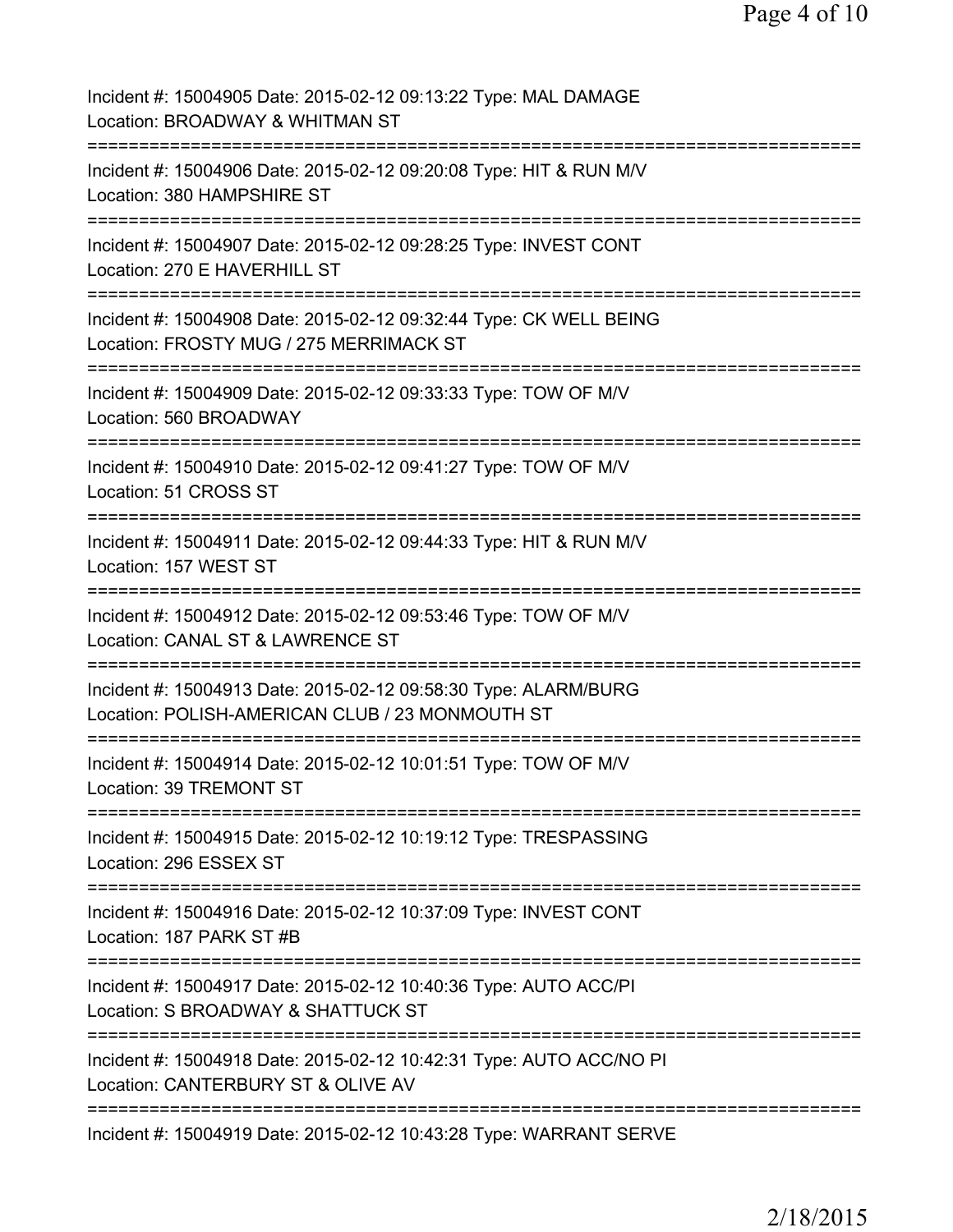Location: 246 SALEM ST =========================================================================== Incident #: 15004920 Date: 2015-02-12 11:05:50 Type: INVESTIGATION Location: 90 LOWELL ST =========================================================================== Incident #: 15004921 Date: 2015-02-12 11:10:34 Type: ASSSIT OTHER PD Location: 21 WENDELL ST =========================================================================== Incident #: 15004922 Date: 2015-02-12 11:26:45 Type: DISTURBANCE Location: 73 WINTHROP AV =========================================================================== Incident #: 15004923 Date: 2015-02-12 11:32:55 Type: INVEST CONT Location: 300 HOWARD ST =========================================================================== Incident #: 15004924 Date: 2015-02-12 11:45:21 Type: GENERAL SERV Location: 54 EATON ST =========================================================================== Incident #: 15004925 Date: 2015-02-12 11:48:44 Type: M/V STOP Location: 101 AMESBURY ST =========================================================================== Incident #: 15004926 Date: 2015-02-12 11:56:05 Type: M/V STOP Location: BROADWAY & LOWELL ST =========================================================================== Incident #: 15004927 Date: 2015-02-12 12:01:08 Type: A&B PAST Location: 2 APPLETON ST =========================================================================== Incident #: 15004928 Date: 2015-02-12 12:04:02 Type: ASSSIT OTHER PD Location: 32 LAWRENCE ST #3A =========================================================================== Incident #: 15004929 Date: 2015-02-12 12:30:26 Type: INVESTIGATION Location: HOWARD ST & PLATT ST =========================================================================== Incident #: 15004930 Date: 2015-02-12 12:31:20 Type: ALARM/BURG Location: 106 LEROY AV =========================================================================== Incident #: 15004932 Date: 2015-02-12 12:47:53 Type: MV/BLOCKING Location: LAWRENCE ST & TRENTON ST =========================================================================== Incident #: 15004933 Date: 2015-02-12 12:55:00 Type: MEDIC SUPPORT Location: 0 BENNINGTON ST =========================================================================== Incident #: 15004934 Date: 2015-02-12 13:10:28 Type: NEIGHBOR PROB Location: 217 OLIVE AV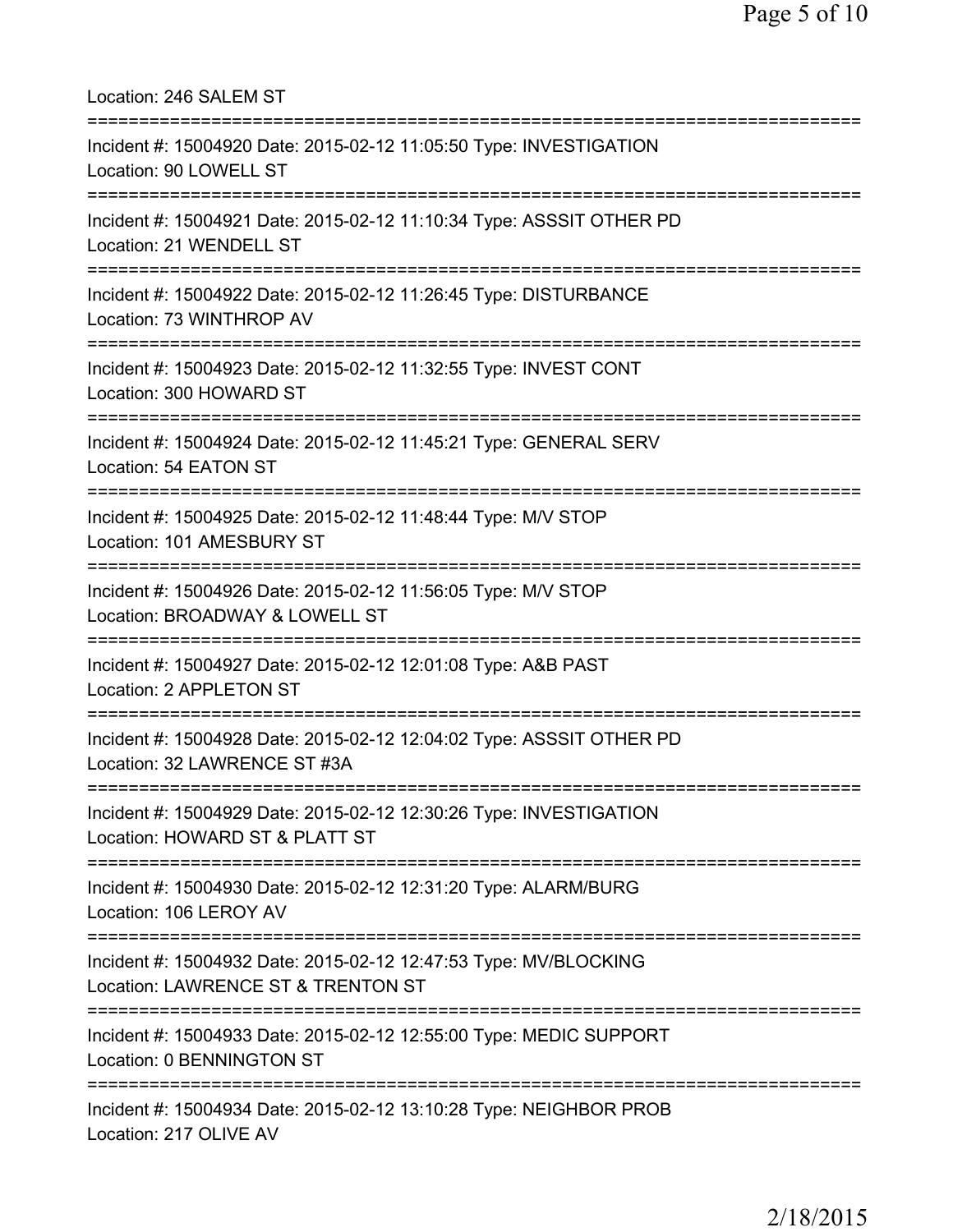| Incident #: 15004935 Date: 2015-02-12 13:13:54 Type: CONFIS PROP<br>Location: 233 HAVERHILL ST                                               |
|----------------------------------------------------------------------------------------------------------------------------------------------|
| Incident #: 15004936 Date: 2015-02-12 13:15:29 Type: DOMESTIC/PROG<br>Location: 36 DOYLE ST FL 1                                             |
| Incident #: 15004937 Date: 2015-02-12 13:28:28 Type: DISTURBANCE<br>Location: 15 UNION ST                                                    |
| Incident #: 15004941 Date: 2015-02-12 13:33:33 Type: AUTO ACC/NO PI<br>Location: HAVERHILL ST & RESERVOIR ST<br>===========================  |
| Incident #: 15004939 Date: 2015-02-12 13:40:57 Type: MAL DAMAGE<br>Location: 68 WALNUT ST FL 2NDFL                                           |
| Incident #: 15004938 Date: 2015-02-12 13:43:07 Type: KEEP PEACE<br>Location: 48 MEDFORD ST                                                   |
| Incident #: 15004940 Date: 2015-02-12 13:58:31 Type: ALARM/BURG<br>Location: CASTILLO RESD / 3 GRAFTON ST<br>=============================== |
| Incident #: 15004942 Date: 2015-02-12 14:52:50 Type: MV/BLOCKING<br>Location: BROADWAY & LOWELL ST<br>:========================              |
| Incident #: 15004943 Date: 2015-02-12 14:53:00 Type: 209A/SERVE<br>Location: 280 BROADWAY                                                    |
| Incident #: 15004944 Date: 2015-02-12 14:54:07 Type: INVESTIGATION<br>Location: 90 LOWELL ST                                                 |
| Incident #: 15004945 Date: 2015-02-12 14:56:37 Type: DRUG VIO<br>Location: SHAWSHEEN RD                                                      |
| Incident #: 15004946 Date: 2015-02-12 14:57:11 Type: DOMESTIC/PROG<br>Location: 63 MYRTLE ST                                                 |
| Incident #: 15004947 Date: 2015-02-12 15:21:25 Type: DRUG VIO<br>Location: BRUCE ST & CORNISH ST                                             |
| Incident #: 15004949 Date: 2015-02-12 15:33:34 Type: LOST PROPERTY<br>Location: 312 WATER ST #40                                             |
|                                                                                                                                              |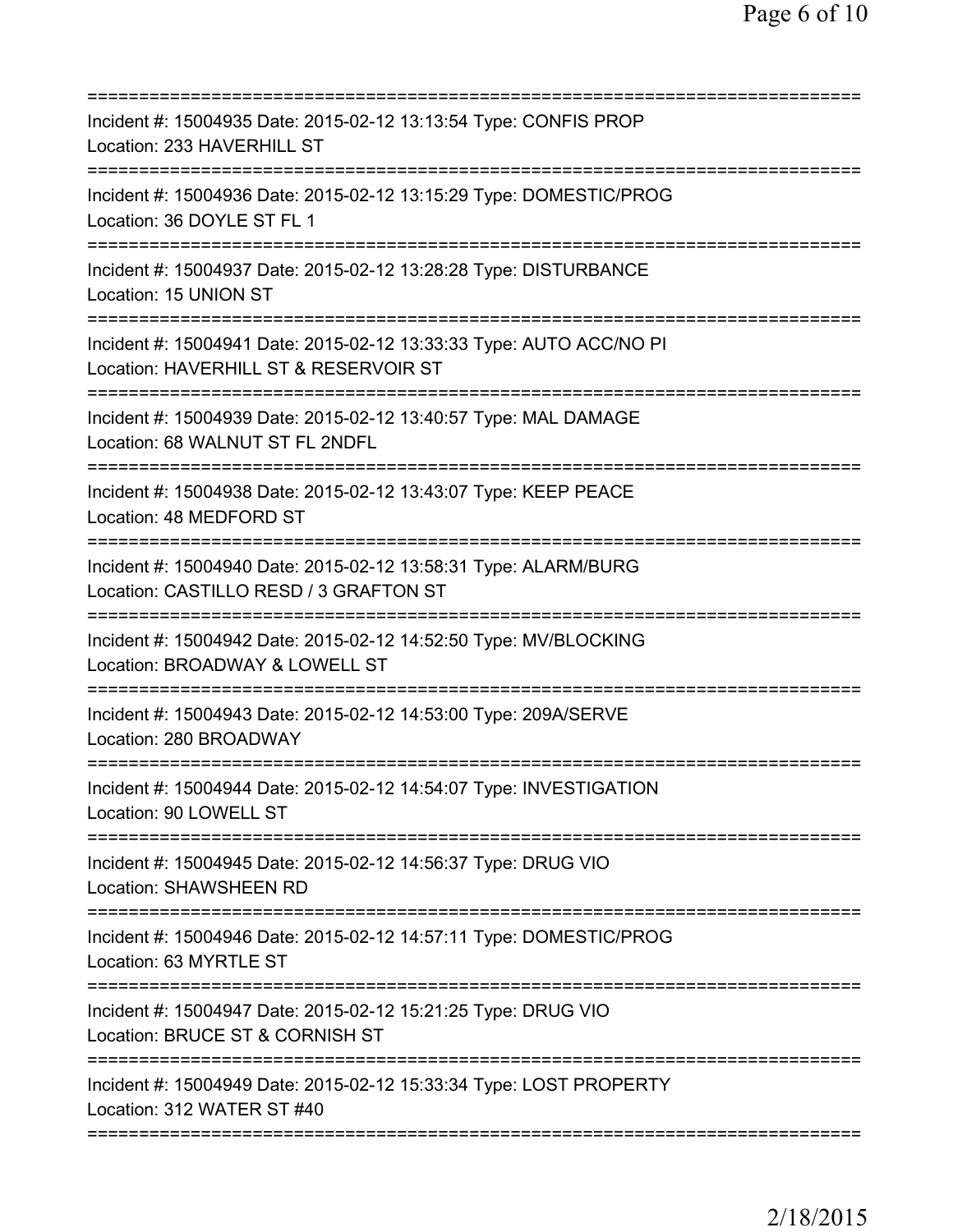| Incident #: 15004948 Date: 2015-02-12 15:35:43 Type: AUTO ACC/NO PI<br>Location: 109 BODWELL ST                                  |
|----------------------------------------------------------------------------------------------------------------------------------|
| Incident #: 15004950 Date: 2015-02-12 15:40:11 Type: MV/BLOCKING<br>Location: JACKSON ST & SUMMER ST                             |
| Incident #: 15004952 Date: 2015-02-12 15:43:18 Type: DISTURBANCE<br>Location: 23 SHAWSHEEN RD                                    |
| Incident #: 15004951 Date: 2015-02-12 15:43:35 Type: DOMESTIC/PROG<br>Location: 18 HOFFMAN AV                                    |
| Incident #: 15004953 Date: 2015-02-12 15:46:11 Type: CK WELL BEING<br>Location: 18 WINTHROP AV                                   |
| Incident #: 15004954 Date: 2015-02-12 15:54:51 Type: LARCENY/PAST<br>Location: 54 CAMBRIDGE ST                                   |
| Incident #: 15004955 Date: 2015-02-12 16:09:12 Type: MV/BLOCKING<br>Location: 2 MUSEUM SQ<br>:================================== |
| Incident #: 15004956 Date: 2015-02-12 16:12:58 Type: AUTO ACC/NO PI<br>Location: OAK ST & JACKSON ST                             |
| Incident #: 15004957 Date: 2015-02-12 16:15:16 Type: THREATS<br>Location: 368 S UNION ST                                         |
| Incident #: 15004958 Date: 2015-02-12 16:19:27 Type: WIRE DOWN<br>Location: 310 HOWARD ST                                        |
| ===========================<br>Incident #: 15004960 Date: 2015-02-12 16:25:30 Type: HIT & RUN M/V<br>Location: 32 BERKELEY ST    |
| Incident #: 15004959 Date: 2015-02-12 16:30:14 Type: INVEST CONT<br>Location: 187 PARK ST #B                                     |
| Incident #: 15004961 Date: 2015-02-12 16:36:42 Type: HIT & RUN M/V<br>Location: 58 MYRTLE ST                                     |
| Incident #: 15004962 Date: 2015-02-12 16:39:23 Type: AUTO ACC/NO PI<br>Location: METHUEN ST & MILL ST                            |
| Incident #: 15004963 Date: 2015-02-12 16:40:27 Type: CK WELL BEING                                                               |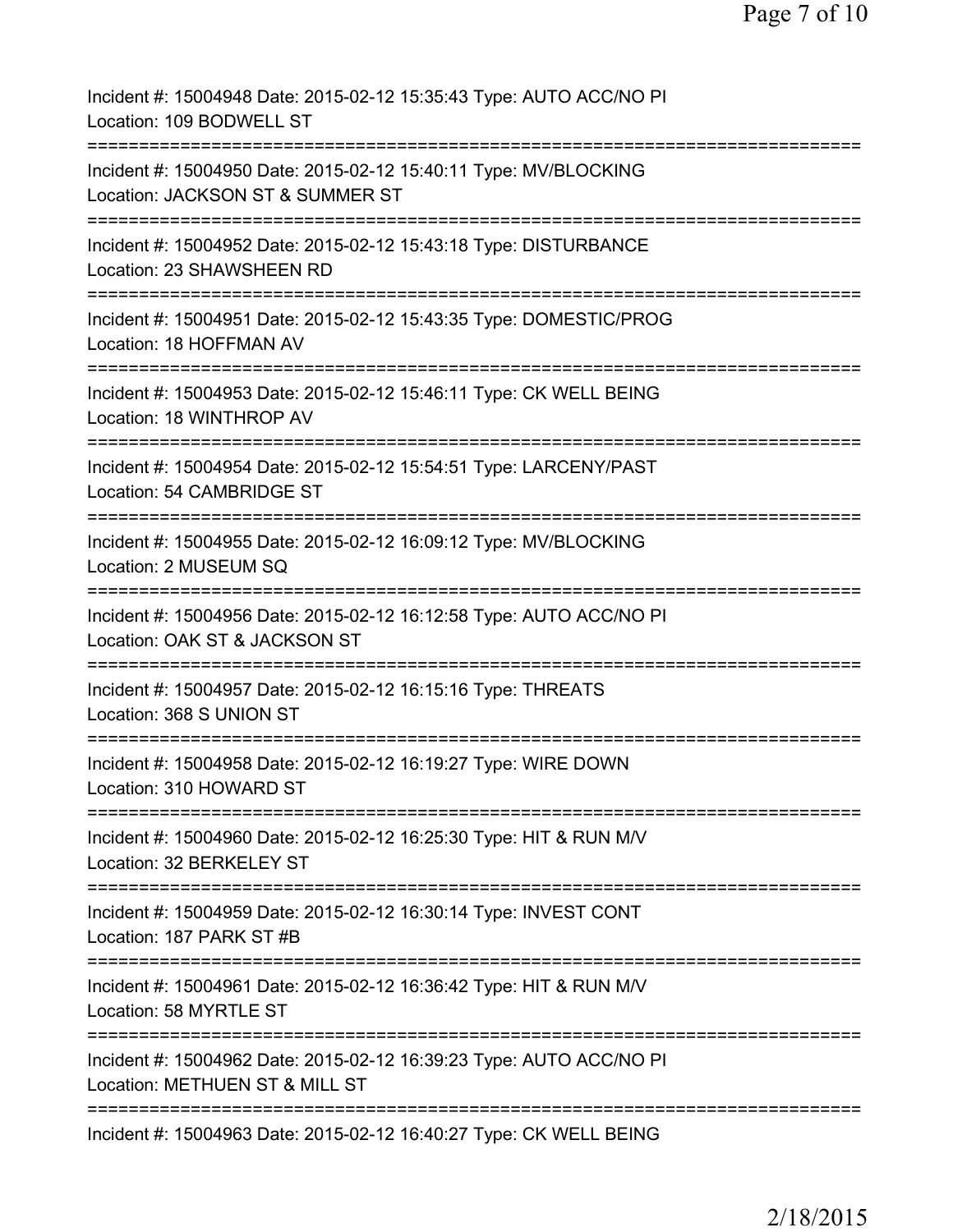| Location: 80 BODWELL ST                                                                                                                   |
|-------------------------------------------------------------------------------------------------------------------------------------------|
| Incident #: 15004964 Date: 2015-02-12 16:46:23 Type: AUTO ACC/NO PI<br>Location: 9 SPRUCE ST                                              |
| Incident #: 15004965 Date: 2015-02-12 16:53:53 Type: ALARM/BURG<br>Location: 13 NORRIS ST                                                 |
| Incident #: 15004966 Date: 2015-02-12 16:55:04 Type: AUTO ACC/NO PI<br>Location: 133 LAWRENCE ST<br>====================                  |
| Incident #: 15004967 Date: 2015-02-12 17:03:34 Type: HIT & RUN M/V<br>Location: CAMBRIDGE ST & S UNION ST<br>---------------------------- |
| Incident #: 15004968 Date: 2015-02-12 17:11:33 Type: MV/BLOCKING<br>Location: 24 CLARKE ST                                                |
| Incident #: 15004969 Date: 2015-02-12 17:13:15 Type: MV/BLOCKING<br>Location: 93 WACHUSETTS AV                                            |
| Incident #: 15004970 Date: 2015-02-12 17:14:35 Type: MV/BLOCKING<br>Location: GARDEN ST & NEWBURY ST                                      |
| Incident #: 15004971 Date: 2015-02-12 17:34:56 Type: HIT & RUN M/V<br>Location: ALDER ST & SPRUCE ST                                      |
| Incident #: 15004972 Date: 2015-02-12 17:46:45 Type: LARCENY/PAST<br>Location: 379 HAVERHILL ST                                           |
| Incident #: 15004973 Date: 2015-02-12 17:51:46 Type: AUTO ACC/NO PI<br>Location: FERRY ST & PROSPECT ST                                   |
| Incident #: 15004974 Date: 2015-02-12 18:03:20 Type: HIT & RUN M/V<br>Location: 476 RIVERSIDE DR                                          |
| Incident #: 15004975 Date: 2015-02-12 18:10:12 Type: KEEP PEACE<br>Location: 192 OSGOOD ST                                                |
| Incident #: 15004976 Date: 2015-02-12 18:11:09 Type: AUTO ACC/PI<br>Location: CUMMINGS, SUSAN MATRON / 321 SOUTH BROADWAY                 |
| Incident #: 15004977 Date: 2015-02-12 18:12:21 Type: HIT & RUN M/V<br>Location: WALGREENS / 135 BROADWAY                                  |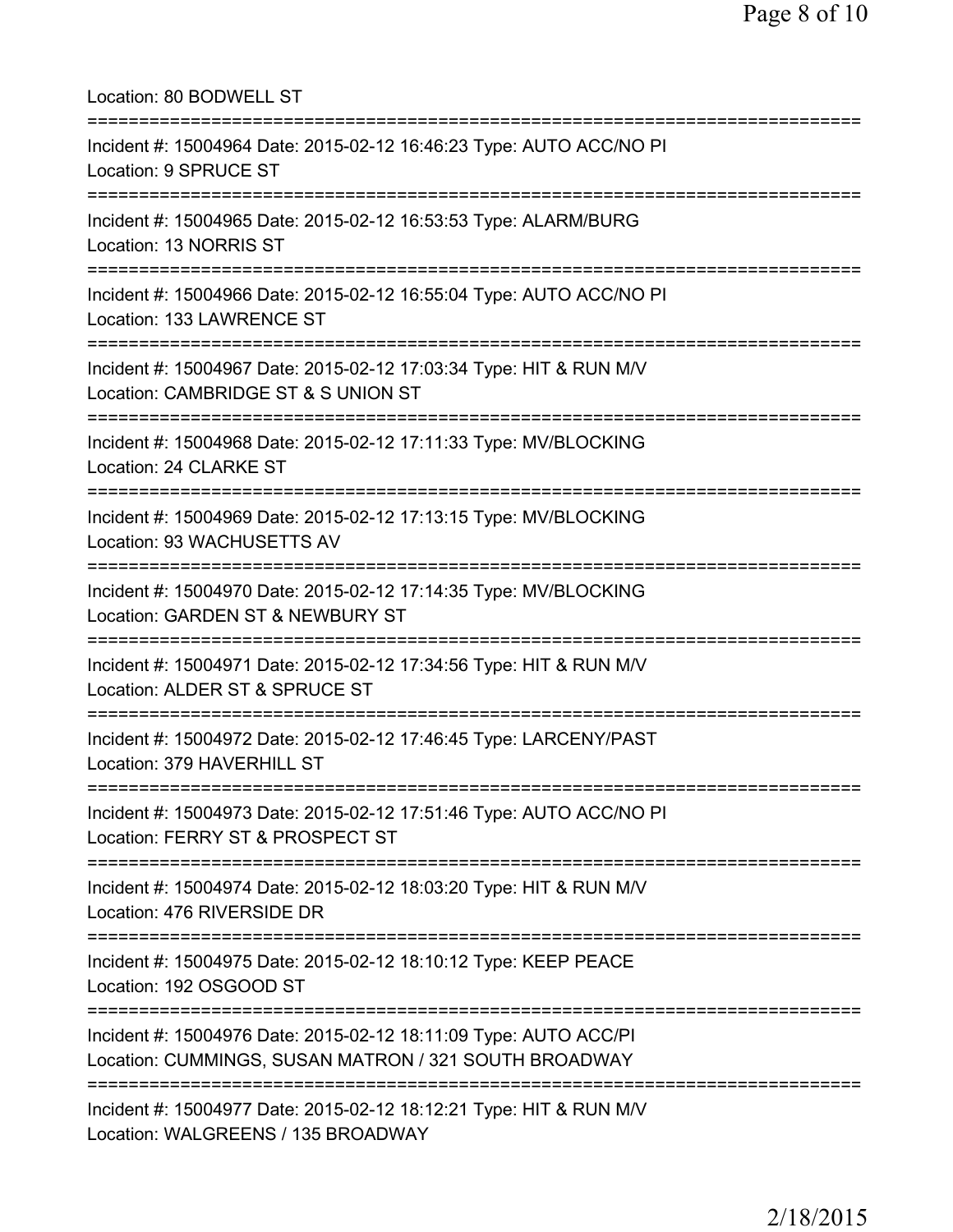| Incident #: 15004978 Date: 2015-02-12 18:45:49 Type: HIT & RUN M/V<br>Location: HAVERHILL ST & JACKSON ST                      |
|--------------------------------------------------------------------------------------------------------------------------------|
| Incident #: 15004979 Date: 2015-02-12 19:09:40 Type: DK (DRUNK)<br>Location: 219 ESSEX ST                                      |
| Incident #: 15004980 Date: 2015-02-12 19:20:05 Type: MV/BLOCKING<br>Location: 201 BRUCE ST                                     |
| Incident #: 15004981 Date: 2015-02-12 19:34:48 Type: DRUG OVERDOSE<br>Location: 27 WILMOT ST                                   |
| ===================================<br>Incident #: 15004982 Date: 2015-02-12 19:45:18 Type: FIRE<br>Location: 78 GREENFIELD ST |
| Incident #: 15004983 Date: 2015-02-12 20:06:30 Type: AUTO ACC/NO PI<br>Location: CANAL ST & MARSTON ST                         |
| Incident #: 15004984 Date: 2015-02-12 20:34:09 Type: 911 HANG UP<br>Location: 29 WINTHROP AV                                   |
| Incident #: 15004985 Date: 2015-02-12 20:45:41 Type: ALARMS<br>Location: 13 NEWBURY ST                                         |
| Incident #: 15004986 Date: 2015-02-12 20:47:14 Type: MV/BLOCKING<br>Location: 99 SPRINGFIELD ST                                |
| Incident #: 15004987 Date: 2015-02-12 20:47:48 Type: 911 HANG UP<br>Location: 5 BEACON ST                                      |
| Incident #: 15004988 Date: 2015-02-12 21:14:19 Type: M/V STOP<br>Location: 64 NEWBURY ST                                       |
| Incident #: 15004989 Date: 2015-02-12 21:28:45 Type: AUTO ACC/NO PI<br>Location: 103 MAY ST                                    |
| Incident #: 15004990 Date: 2015-02-12 21:53:51 Type: MEDIC SUPPORT<br>Location: 10 CORNISH RD                                  |
| Incident #: 15004991 Date: 2015-02-12 21:56:11 Type: NOISE ORD<br>Location: 6 DIAMOND ST #23 FL 3                              |
|                                                                                                                                |